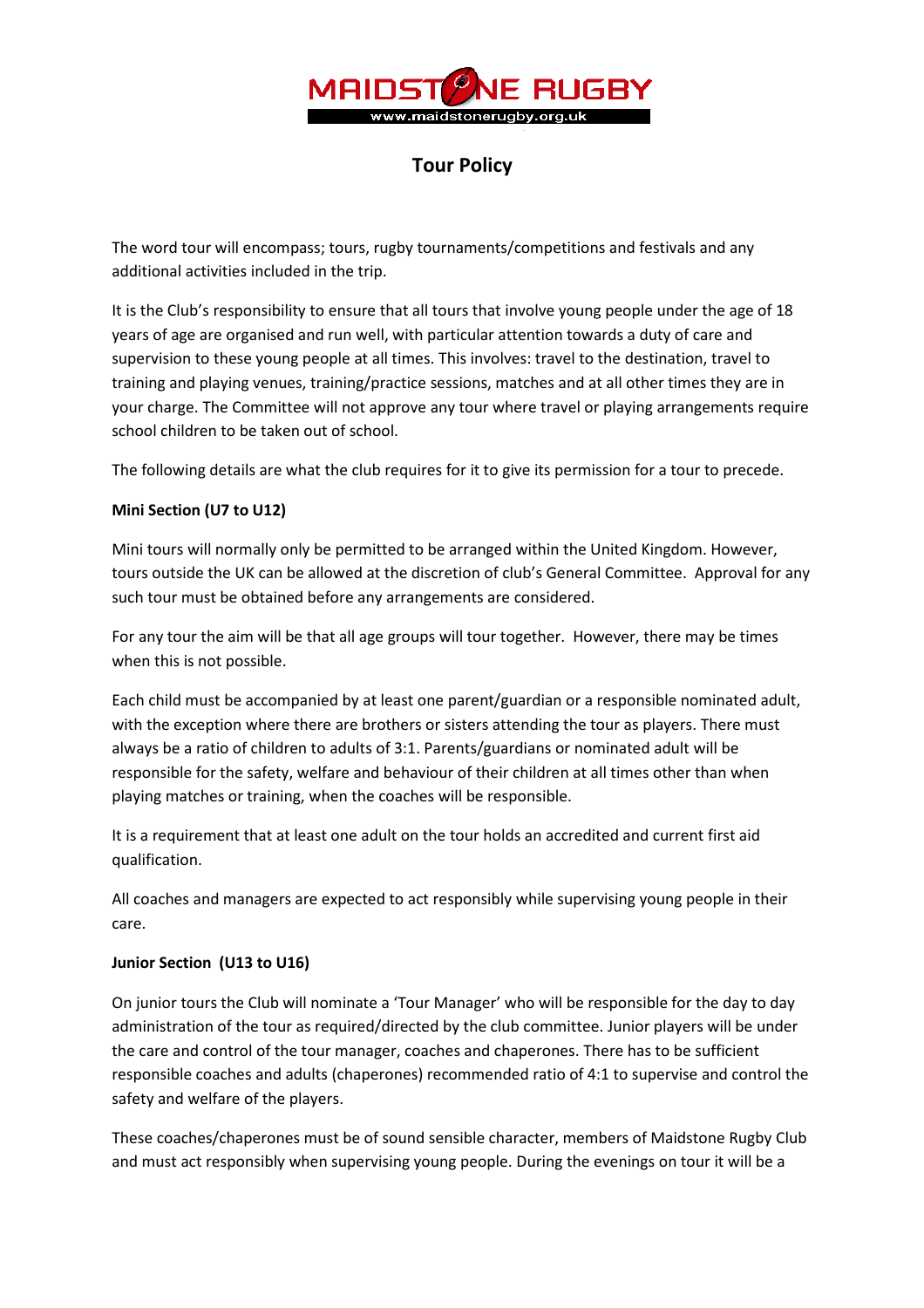specific requirement that the responsible adults will share the chaperone duties. When required to supervise on any particular evening you are expected to act responsibly and not drink any alcoholic beverage.

It is a requirement that at least one adult on the tour holds an accredited and current first aid qualification.

Junior tours will only be permitted to take place in the United Kingdom and Mainland Europe.

Children that cause a discipline problem or who are disruptive can be returned home.

If this occurs then the relevant parent(s)/guardian(s) will be expected to either, come and collect them, or pay any costs incurred by members of the tour party in escorting the young person home.

It is mandatory that all adults involved in a tour for and including players who are under 18 years of age must have current accreditation from the Criminal Records Bureau as outlined in the Club's Child Protection Policy.

# Colts (U17 to U19)

On Colts tours the Club will nominate a 'Tour Manager' who will be responsible for the day to day administration of the tour as required/directed by the club committee.

Colts are considered to be adults (over 18 years of age), however, there must be sufficient coaches and chaperones (recommended ratio of 6:1) available to provide adequate safety, supervision, control and leadership.

These coaches/chaperones must be of sound sensible character, members of Maidstone Rugby Club and must act responsibly when supervising young people. During the evenings on tour it will be a specific requirement that the responsible adults will share the chaperone duties. When required to supervise on any particular evening you are expected to act responsibly and not drink any alcoholic beverage.

It is a requirement that at least one adult on the tour holds an accredited and current first aid qualification.

Any colt player who has not reached his 18th birthday will be classed as a minor and subject to the conditions outlined in the above Junior Section criteria.

Colts can tour in the United Kingdom and Mainland Europe.

## Adults

The Club will appoint a Tour Manager who will be responsible for the day to day administration of the tour as required/directed by the club committee. All people taking part in an adult tour are expected to behave in a responsible manner and do nothing that would bring the club's name into disrepute. All arrangements relating to the tour must be submitted to the club's Executive Committee for approval. There are no restrictions on where adult tours can take place.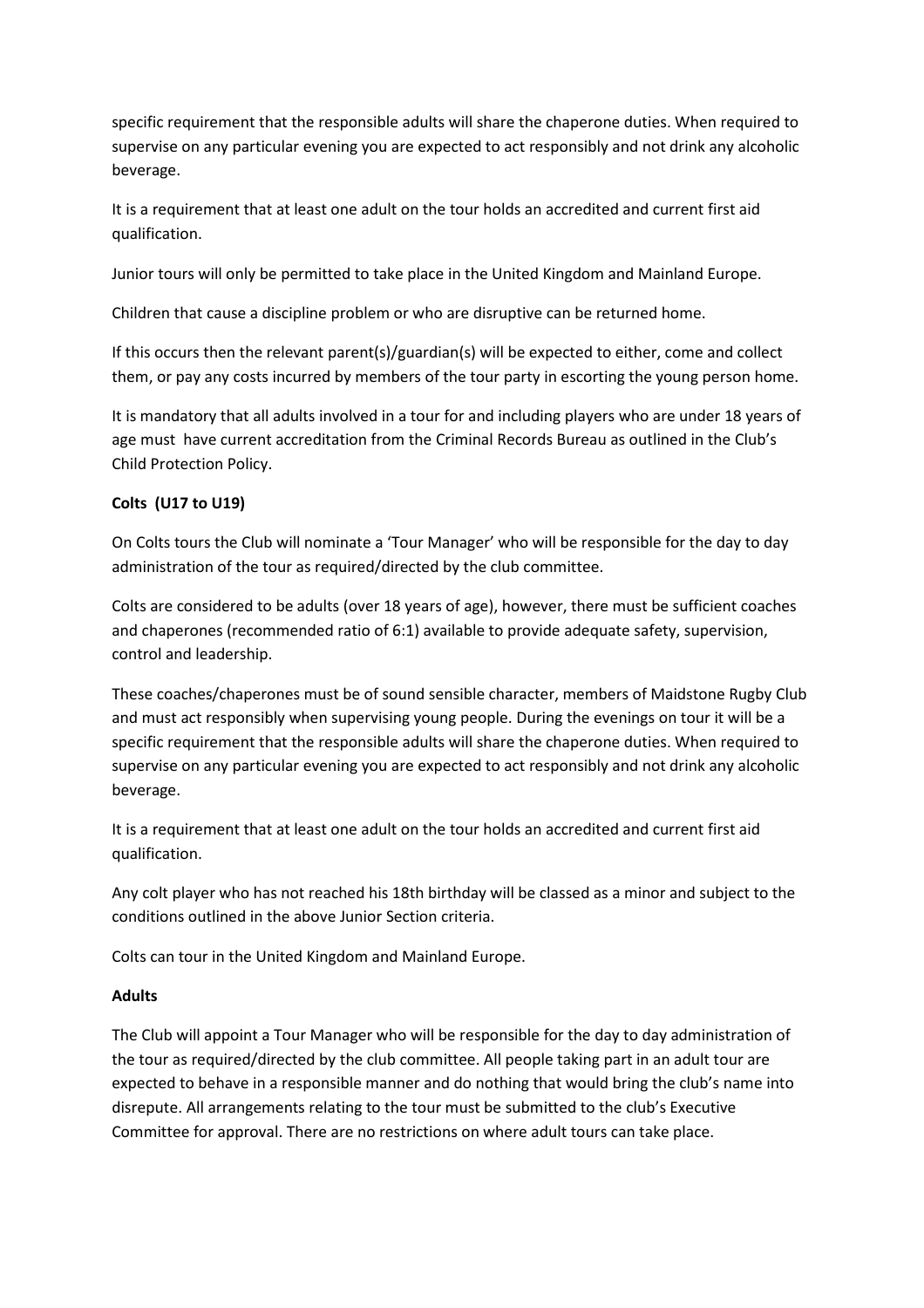#### General Requirements

Tours will not be permitted to any country or region where there is apparent unrest or the likelihood of unrest.

When arranging a tour the organisers should consider carefully the costs involved so making it affordable to all those wishing to go.

#### Procedure for Permission to Tour

Each team or group of teams must firstly submit their application to tour to their relevant section Committee (Mini, Junior/Colts, or Senior) not less than three months prior to the start of the proposed tour giving all details of the travel and accommodation arrangements, costs, fixtures, insurance etc. The Chairman of that section will then submit the application to the Club's General Committee for approval. The club reserves the right to refuse to give permission to any team or group of teams to tour if it has just cause to do so.

Tours that are to take place outside the United Kingdom and Ireland and have the agreement of the club's General Committee must also get ratification from both Kent County RFU and written approval from the RFU for the tour to go ahead. Applications are made on the 'RFU Notification of Proposed Overseas Tour' form which is completed by the tour organiser, signed by the club Honorary Secretary and Chairman, sent to Kent Honorary Secretary who countersigns it and forwards it to the RFU.

Remember that the RFU requires a minimum of not less than three months' notice of the tour for it to give its permission. Additionally Managers should be aware that proposed tours to South Africa require a 12 months' notice period.

## Club Code of Conduct & Child Protection Policy

All tourists, including parents, coaches and chaperones, must sign that they have read and understand the Club's Code of Conducts and abide by the Club's and the RFU's Child Protection Policy. Should any person break that code, or policy, they will be asked to leave the tour and may be dismissed from the Club. Parents will be responsible for any costs incurred in the collection, or repatriation, of their child and all adults asked to leave the tour will be responsible for their own cost of returning home.

Any person asked to leave a tour will not receive a refund on the original cost of that tour.

## Accommodation

Accommodation must be suitable in relation to the age of the young people. It must be safe, secure and free of potential hazards.

Under no circumstances should adults (other than parents of young children) share rooms with young people.